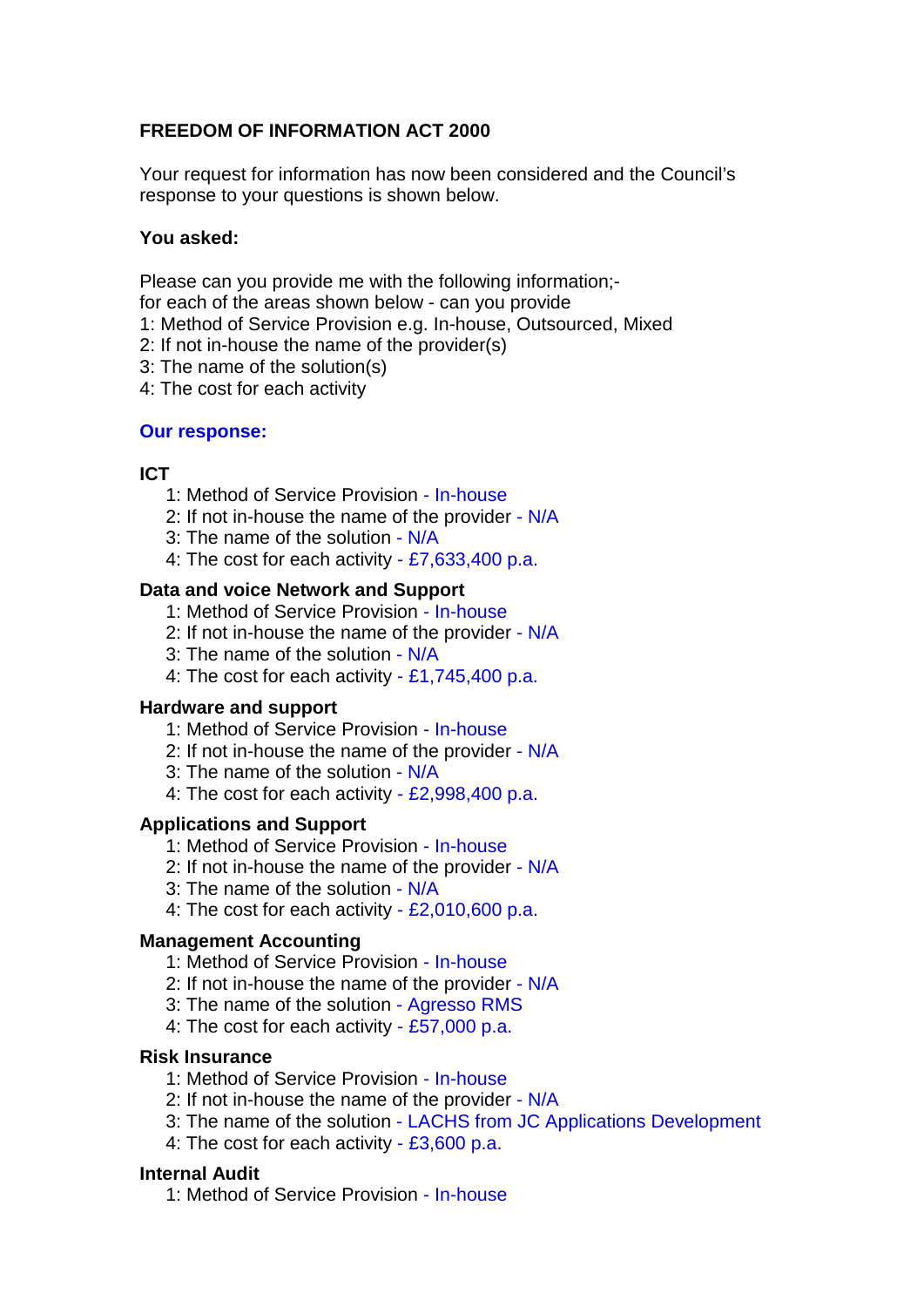- 2: If not in-house the name of the provider  $N/A$
- 3: The name of the solution PAWS from Pentana, Retain and IDEA
- 4: The cost for each activity £6,800 p.a.

#### **Transactional HR System(s)**

- 1: Method of Service Provision Outsourced
- 2: If not in-house the name of the provider Northgate
- 3: The name of the solution Resourcelink
- 4: The cost for each activity Included below

#### **Payroll System(s)**

- 1: Method of Service Provision Outsourced
- 2: If not in-house the name of the provider Northgate
- 3: The name of the solution Resourcelink
- 4: The cost for each activity £283,400 p.a.

Not all the information that is supplied which is covered by copyright will be the Council's copyright, for example it may be the copyright of a government department or another Council. You should seek either the Council's consent or their consent as appropriate. The Council is willing to advise you of any such potential issues on request. In order to make a request to re-use the information please contact the Head of Information Governance using the details below.

If you are dissatisfied with the handling of your request please write to:

**Head of Information Governance Information and Support Leicester City Council FREEPOST (LE985/33) New Walk Centre LEICESTER LE1 6ZG**  e-mail: [foia@leicester.gov.uk](mailto:foia@leicester.gov.uk)

Your request for internal review should be submitted to the above address within 40 (forty) working days of receipt by you of this response. Any such request received after this time will only be considered at the Council's absolute discretion.

You can also complain to the Information Commissioner at:

**Information Commissioner's Office Wycliffe House Water Lane Wilmslow SK9 5AF Telephone: 01625 545 700**  www.informationcommissioner.gov.uk

Please be aware that the Information Commissioner does not normally consider appeals or complaints until the internal appeals and complaints processes of the public authority which is answering the request have been